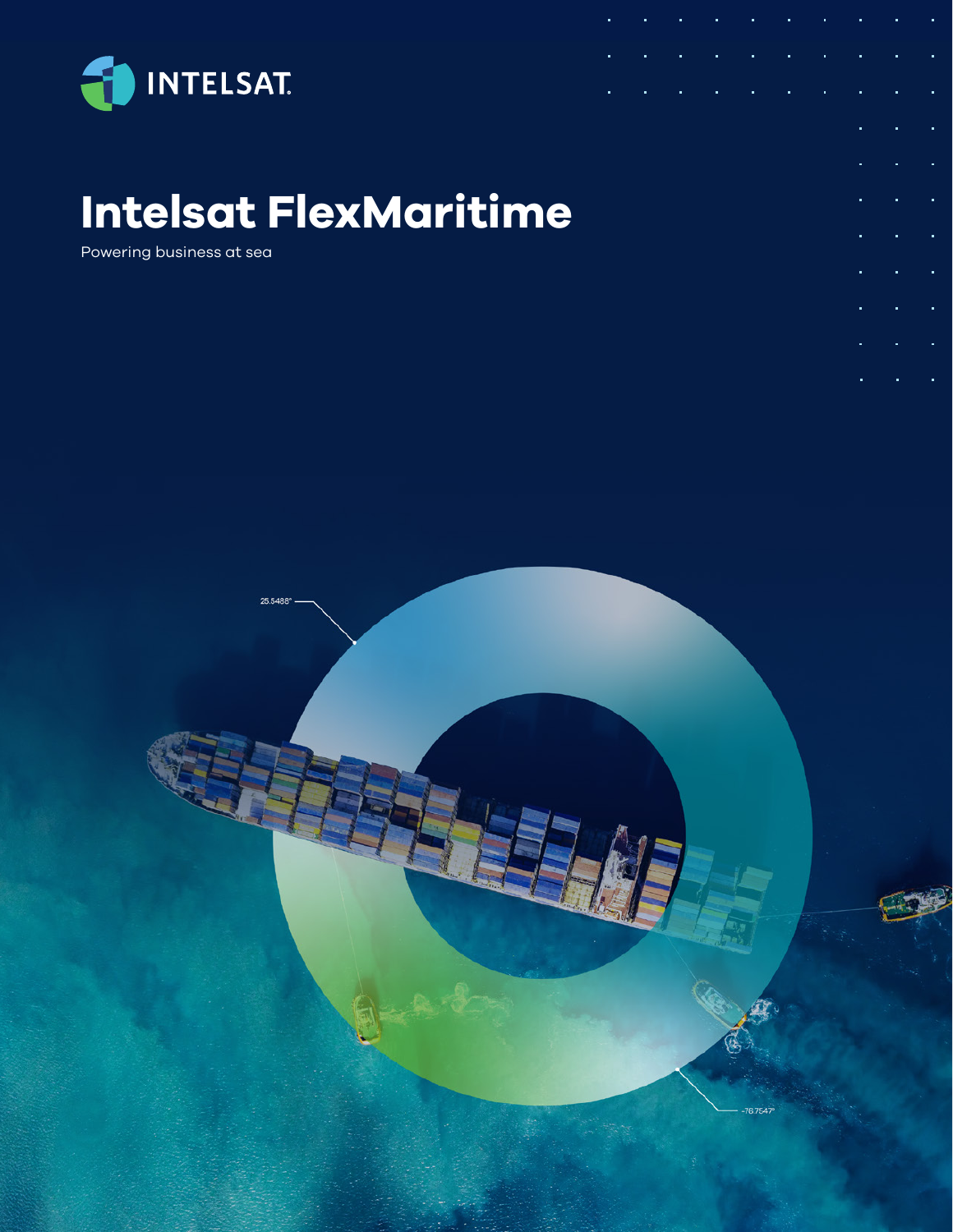## **Enabling a New Generation of Maritime Services to Meet the Demands for Connectivity at Sea**

Operational efficiency, personal communications and connected devices are driving the demand for connectivity at sea. Optimization of commercial operations requires the integration of global fleets with shore-based operations, the ability to meet regulatory requirements and delivering tools to enhance crew and passenger loyalty. Connectivity to a vessel, throughout the vessel's entire journey and while in port are essential for ship owners and operators.

# **Enhance Your Business Operations**

**FlexMaritime delivers high-speed, reliable connectivity that powers business at sea. Always-on, global connectivity anywhere enables ship owners or operators to:**

- $\Box$  Integrate global fleets with on-shore operations for 24-hour location tracking, remote monitoring and diagnostics of ship performance, software upgrades, and management of cargo deliveries
- $\square$  Improve voyage planning and optimize fuel consumption by monitoring ever-changing weather conditions and traffic patterns
- $\Box$  Comply with expanding regulatory requirements and crew training
- □ Boost crew morale by delivering tools for enhanced personal communications, health and entertainment options
- $\Box$  Utilize high-speed connectivity for document transmission and applications such as telemedicine, video conferencing, web browsing, streaming, social media, and more

As more applications and data become available, shipping companies can analyze the information in real-time to identify efficiencies, drive optimal performance, and leverage their assets on a continuous basis.

# **Global Connectivity Designed Specifically for Maritime**

**Intelsat's award-winning FlexMaritime service is specifically designed for global commercial maritime trade routes. FlexMaritime seamlessly integrates:**

- Layers of Ku-band high-throughput satellite (HTS) spot beams deliver bandwidth density to high traffic routes
- $\Box$  Layers of wide-beam capacity from Intelsat's global satellite fleet reinforce the HTS coverage for added resiliency and redundancy
- $\square$  The extensive, fully integrated IntelsatOne teleport and terrestrial infrastructure bring the entire network together into a unified ecosystem

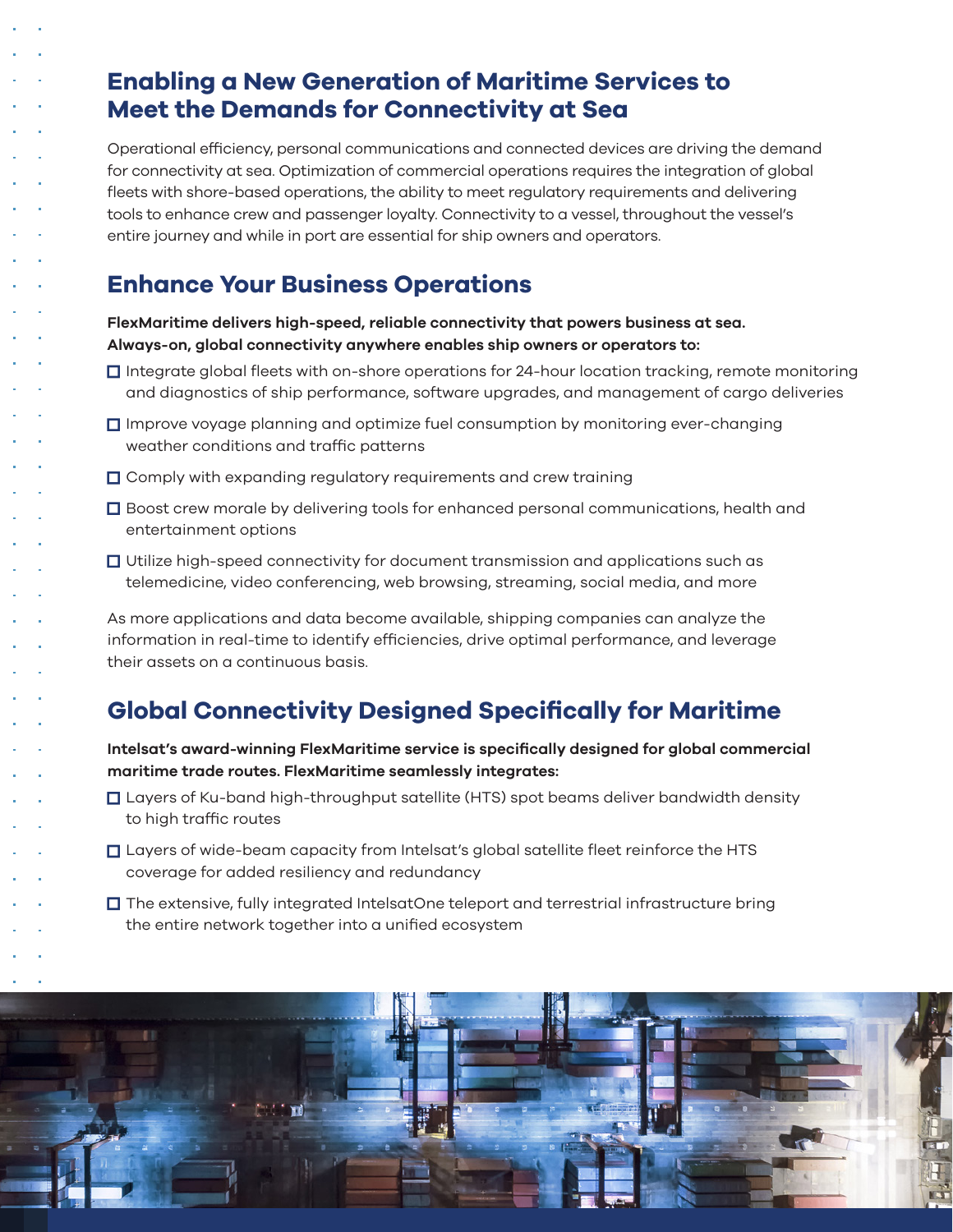## **The FlexMaritime Ku-band Multi-layered HTS Network**



FlexMaritime provides a cost-effective, highly reliable, and enterprise-grade solution for ship operators, without sacrificing speed and throughput – even in the most densely populated shipping lanes. Across the globe, FlexMaritime offers multiple layers of satellites, reducing or even eliminating service outages caused by vessel structures or land-based obstructions. Ship operators can also maintain connectivity, even when routes and bandwidth demand shift unexpectedly.

#### **Guaranteed Availability and Coverage**

Due to the size, breadth and redundancy of the Intelsat fleet, even in the event of a failure or security breach, ship owners and operators can be assured they will continue to receive connectivity. New satellites, capabilities and coverage are continually added to the FlexMaritime network. This provides ship owners and operators with a uniquely flexible platform that can serve their needs for years to come.

#### **Scalable**

As requirements change over time, solutions that are compatible with existing and future technologies are critical for scalability. Intelsat has tested and qualified over 30 Ku-band antennas for FlexMaritime, so new customers can readily be brought onto the network. Additionally, with FlexMaritime's open architecture, ship owners and operators can take advantage of new technology advancements and satellite innovations as they become available without the need to retrofit or replace current technology.

#### **Security You Can Trust**

As ship owners and operators continue to add more business-critical applications to their vessels, these applications require the highest level of information protection and cybersecurity. Intelsat remains at the forefront of cybersecurity and is the only commercial satellite operator with an independent third-party Service Organization Control 3 (SOC 3) accreditation. This ensures our global satellite and terrestrial network is protected against unauthorized access, use or modification.